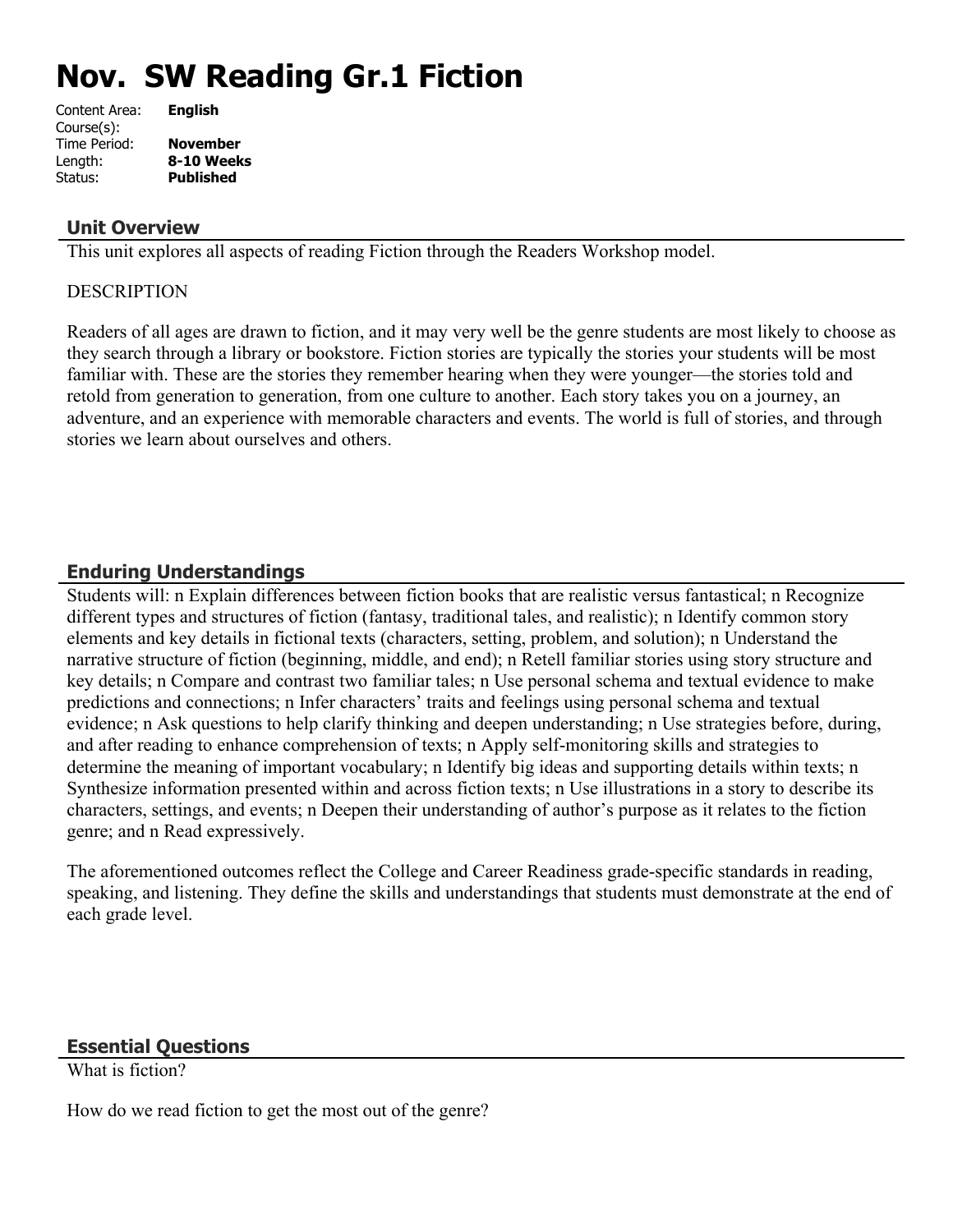# **Instructional Strategies & Learning Activities**

Lesson 1: The Look and Sound of Stories refers to all of the mentor texts from the unit and Ice Cream: The Full Scoop by Gail Gibbons from the Launching unit. The lesson particularly uses The Mightiest by Keiko Kasza.

Rationale: Readers use what they know about the look, sound, and purpose of different genres to engage with and understand texts. Students will discuss, define, and distinguish between fiction storybooks and informational books and will then think more deeply about the look, sound, and purpose of fictional stories.

Common Core State Standards: RL.1.1, RL.1.5, RL.1.2, RL.1.7, RL.1.9, SL.1.1, SL.1.2, SL.1.5, L.1.6

Skills and Strategies: Text and Genre Features/Structure, Using Schema, Questioning, Making Inferences, Engaging in Discussion/Collaborating

 Lesson 2: Traditional Tales: Common Language and Elements uses The Mightiest by Keiko Kasza. Rationale: Readers reread and think closely about story elements from beginning to end. Students will reread and retell The Mightiest, a traditional tale with predictable elements and a central message.

Common Core State Standards: RL.1.2, RL.1.3, SL.1.4, RL.1.1, RL.1.4, RL.1.6, SL.1.1, SL.1.5, L.1.6

Skills and Strategies: Text and Genre Features/Structure, Using Schema, Making Inferences, Determining Importance, Speaking to Communicate

Lesson 3: A Favorite Fable Retold in Pictures uses The Lion and the Mouse by Jerry Pinkney.

Rationale: Readers build a story in their minds using the illustrations, story elements, and their imaginations. Students will learn how wordless picture books tell a detailed story, including a predictable structure and elements.

 Common Core State Standards: RL.1.1, RL.1.2, RL.1.3, RL.1.7, SL.1.4, RL.1.9, RL.1.10, SL.1.1, SL.1.2, L.1.6

Skills and Strategies: Text and Genre Features/Structure, Using Schema, Questioning, Making Inferences, Determining Importance, Speaking to Communicate

Lesson 4: Familiar Stories: What Do You Remember? uses The Three Little Pigs retold by James Marshall.

Rationale: Readers bring their background knowledge to make predictions and understand characters and their problems. Students will recall a traditional tale and examine how storybook language, transition words, and illustrations are used to move stories along.

Common Core State Standards: RL.1.3, RL.1.9, RL.1.1, RL.1.2, RL.1.5, RL.1.6, RL.1.7, SL.1.1, SL.1.2, SL.1.5, L.1.6 Skills and Strategies: Text and Genre Features/Structure, Using Schema, Making Inferences, Finding Word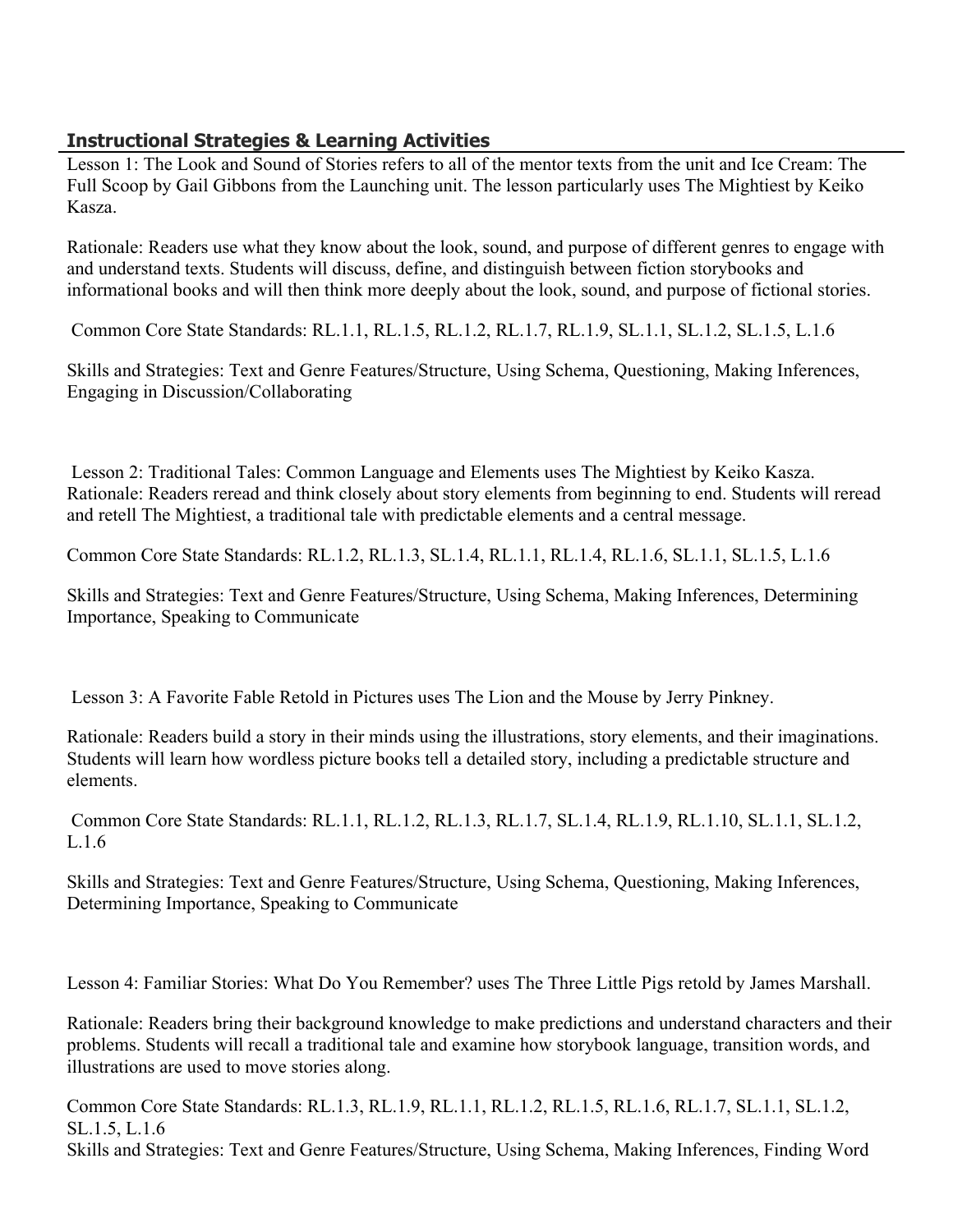Lesson 5: A Different Twist on a Familiar Tale uses The 3 Little Dassies by Jan Brett. Rationale: Readers notice similarities and differences when reading different versions of a familiar story. Students will learn how knowing the structure and elements of one familiar tale can help us read and understand a different version of the story.

Common Core State Standards: RL.1.1, RL.1.3, RL.1.9, RL.1.4, RL.1.7, SL.1.1, SL.1.2, L.1.6, W.1.1

Skills and Strategies: Text and Genre Features/Structure, Using Schema, Visualizing, Making Inferences

Lesson 6: Fantasy Fiction: These Animals Talk! uses Poppleton by Cynthia Rylant.

 Rationale: Readers get to know the characters of a story by interpreting information from pictures and listening to what the characters say, think, and do. Students will listen to a story from Poppleton and use the words and illustrations to describe the main character inside and out.

 Common Core State Standards: RL.1.3, RL.1.7, RL.1.1, RL.1.4, RL.1.9, SL.1.1, SL.1.2, L.1.6 Skills and Strategies: Text and Genre Features/Structure, Making Inferences, Determining Importance

Lesson 7: Analyzing and Connecting to Characters uses Poppleton by Cynthia Rylant.

Rationale: Readers infer characters' feelings, motives, and attributes using prior knowledge and the text itself. Students will continue to read Poppleton, making connections and developing ideas about the main character while using evidence from the text.

Common Core State Standards: RL.1.3, RL.1.7, SL.1.1, SL.1.4, RL.1.1, RL.1.4, RL.1.9, SL.1.2, L.1.6

Skills and Strategies: Text and Genre Features/Structure, Using Schema, Making Inferences, Synthesizing, Speaking to Communicate, Engaging in Discussion/Collaborating

 Lesson 8: Realistic Fiction: It Could Happen to You uses Blackout by John Rocco. Rationale: Readers use their personal schema to connect with and understand realistic fiction stories. Students will use their background knowledge and textual evidence to make predictions and follow a series of realistic events that unfold over time and conclude in a surprising way.

 Common Core State Standards: RL.1.1, RL.1.2, RL.1.7, RL.1.3, RL.1.4, RL.1.6, RL.1.9, RL.1.10, SL.1.1, SL.1.2, SL.1.4, L.1.6

Skills and Strategies: Text and Genre Features/Structure, Using Schema, Visualizing, Making Inferences, Determining Importance, Synthesizing Fiction

Mini-Lessons Lesson 1: Thoughtful Reading uses "The Giant Turnip: A Russian Folktale" retold by Diana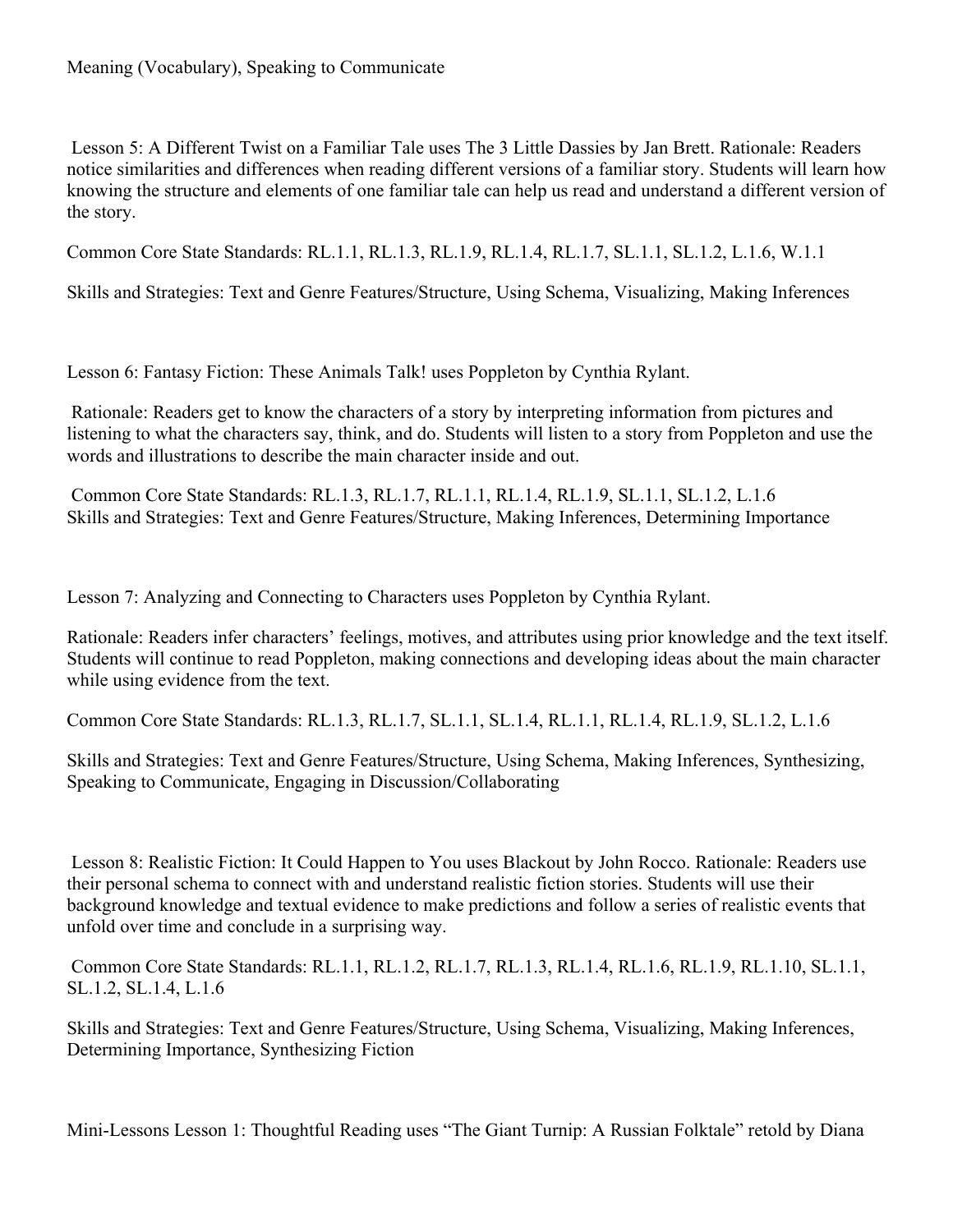Calio from Highlights High Five from the Fiction Shared Texts.

 Rationale: Readers use their schema of genre, text structure, and content to comprehend texts. Students will bring their background knowledge of various types of fiction when selecting, previewing, and reading books independently.

 Common Core State Standards: RL.1.3, RL.1.7, RL.1.10, RL.1.1, RL.1.2, RL.1.5, SL.1.1, SL.1.2, SL.1.4, L.1.4, L.1.6

Skills and Strategies: Text and Genre Features/Structure, Using Schema, Making Inferences

Lesson 2: Make a Movie in Your Mind uses Blackout by John Rocco and "Lights Out!" by Radha HS from Highlights High Five from the Fiction Shared Texts.

 Rationale: Readers engage with fictional texts as they visualize who, when, where, and what. Students will make movies in their minds as they follow the characters and events of a story from beginning to end.

 Common Core State Standards: RL.1.3, RL.1.4, RL.1.10, SL.1.4, SL.1.1, SL.1.2, L.1.6 Skills and Strategies: Visualizing, Making Inferences, Determining Importance, Speaking to Communicate

Lesson 3: It's All in the Questions uses The Lion and the Mouse by Jerry Pinkney.

Rationale: Thoughtful readers generate questions as they read to promote engagement and deepen understanding. Students will learn to ask questions about the text before, during, and after they read.

Common Core State Standards: RL.1.1, RL.1.10, RL.1.7, SL.1.1, SL.1.2, L.1.6

Skills and Strategies: Using Schema, Questioning, Making Inferences

Lesson 4: Maintaining Meaning uses "Don't Eat the Giggleberries!" by David Roper from Highlights High Five from the Fiction Shared Texts and The Three Little Pigs retold by James Marshall.

Rationale: Readers have different strategies they use to monitor and maintain meaning. Students will infer the meanings of words and phrases in fictional texts by using picture clues, context clues, and personal schema.

Common Core State Standards: RL.1.10, L.1.4, L.1.5, SL.1.1, L.1.6

Skills and Strategies: Text and Genre Features/Structure, Using Schema, Making Inferences, Monitoring and Repairing Comprehension, Finding Word Meaning (Vocabulary)

 Lesson 5: Reading With Expression uses The Mightiest by Keiko Kasza and "Don't Eat the Giggleberries!" by David Roper from Highlights High Five from the Fiction Shared Texts.

Rationale: Readers of fiction pay close attention to dialogue and other text signals to enhance meaning and engagement. Students will expressively reread texts, bringing out characters' voices and reading with appropriate intonation.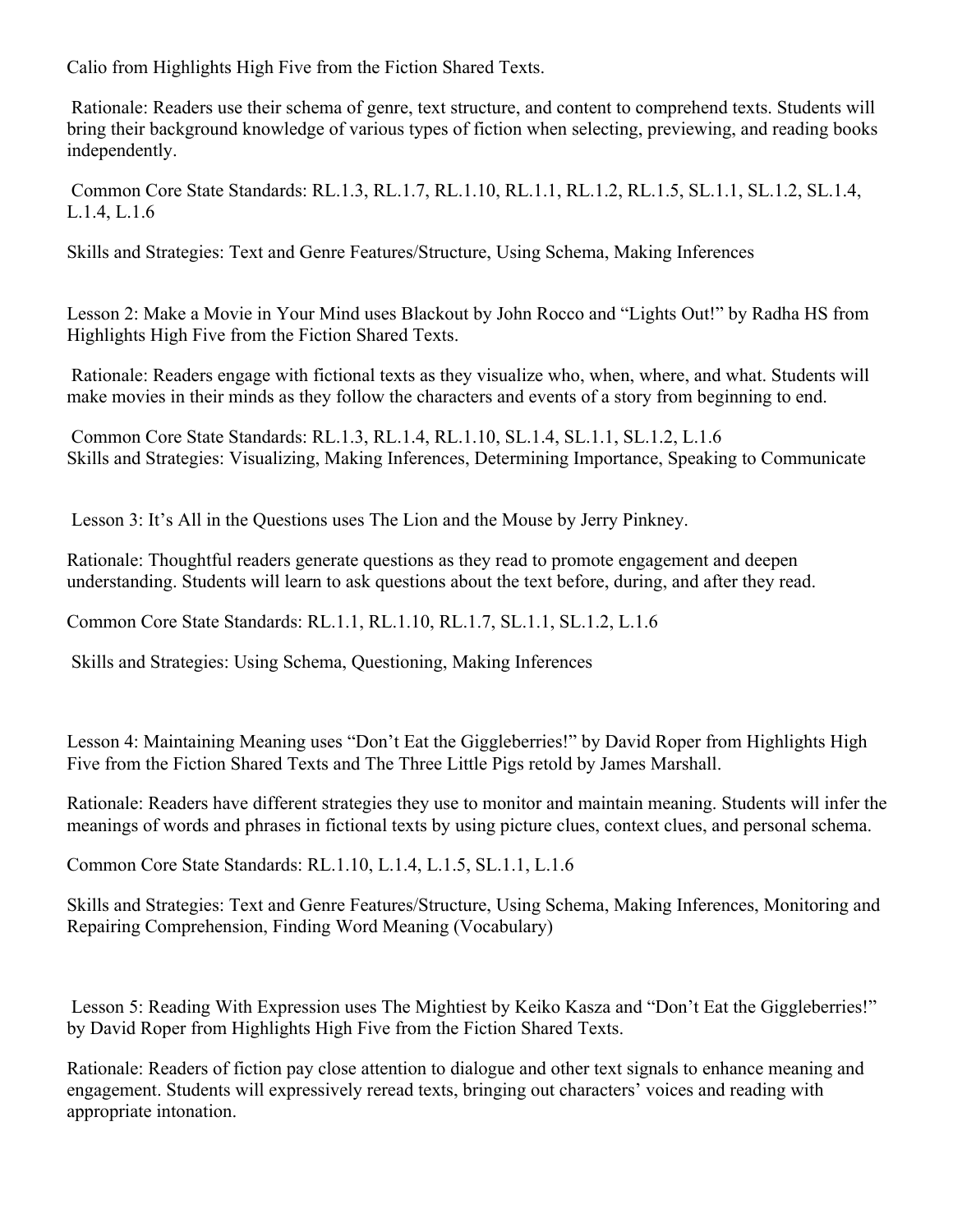Common Core State Standards: RF.1.4, RL.1.10, RF.1.1, RL.1.6, L.1.6

Skills and Strategies: Text and Genre Features/Structure, Making Inferences, Monitoring and Repairing Comprehension, Reading Foundational Skills: Print Concepts and Features

Lesson 6: Fictional Characters: What Makes Them Tick? uses The Three Little Pigs retold by James Marshall. Rationale: Readers infer characters' traits as they pay attention to the characters' words and actions. Students will describe characters' traits in a familiar traditional tale to better understand the main characters and the author's message.

Common Core State Standards: RL.1.7, L.1.6, RL.1.3, RL.1.9, RL.1.10, SL.1.1, SL.1.2

Skills and Strategies: Using Schema, Questioning, Making Inferences, Determining Importance

 Lesson 7: What Matters Most? uses The 3 Little Dassies by Jan Brett and "Backyard Picnic" by Lissa Rovetch from Highlights High Five from the Fiction Shared Texts. Rationale: Readers know how to recognize relevant and useful information. Students will identify key points in a fictional text so they can remember what is important in the story.

Common Core State Standards: RL.1.1, RL.1.3, RL.1.7, RL.1.2, RL.1.10, SL.1.1, SL.1.2, L.1.6

 Skills and Strategies: Text and Genre Features/Structure, Making Inferences, Determining Importance, Synthesizing

Lesson 8: Retelling Stories With Meaning uses The 3 Little Dassies by Jan Brett and "Backyard Picnic" by Lissa Rovetch from Highlights High Five from the Fiction Shared Texts.

Rationale: Readers retell stories because it helps them become more effective readers and communicators. Students will identify key points in a fictional text to help them remember and retell important details of the story.

Common Core State Standards: RL.1.2, RL.1.3, RL.1.10, SL.1.2, L.1.6, RL.1.1, SL.1.1

Skills and Strategies: Text and Genre Features/Structure, Making Inferences, Determining Importance, Speaking to Communicate

Lesson 9: Written Retellings

uses The 3 Little Dassies by Jan Brett. Rationale: Readers use writing as a tool to communicate, remember, and deepen their understanding of texts. Students will think, reflect, and write in response to texts they have read.

Common Core State Standards: RL.1.2, RL.1.3, RL.1.4, SL.1.1, SL.1.2, L.1.6, W.1.1, W.1.3

Skills and Strategies: Text and Genre Features/Structure, Determining Importance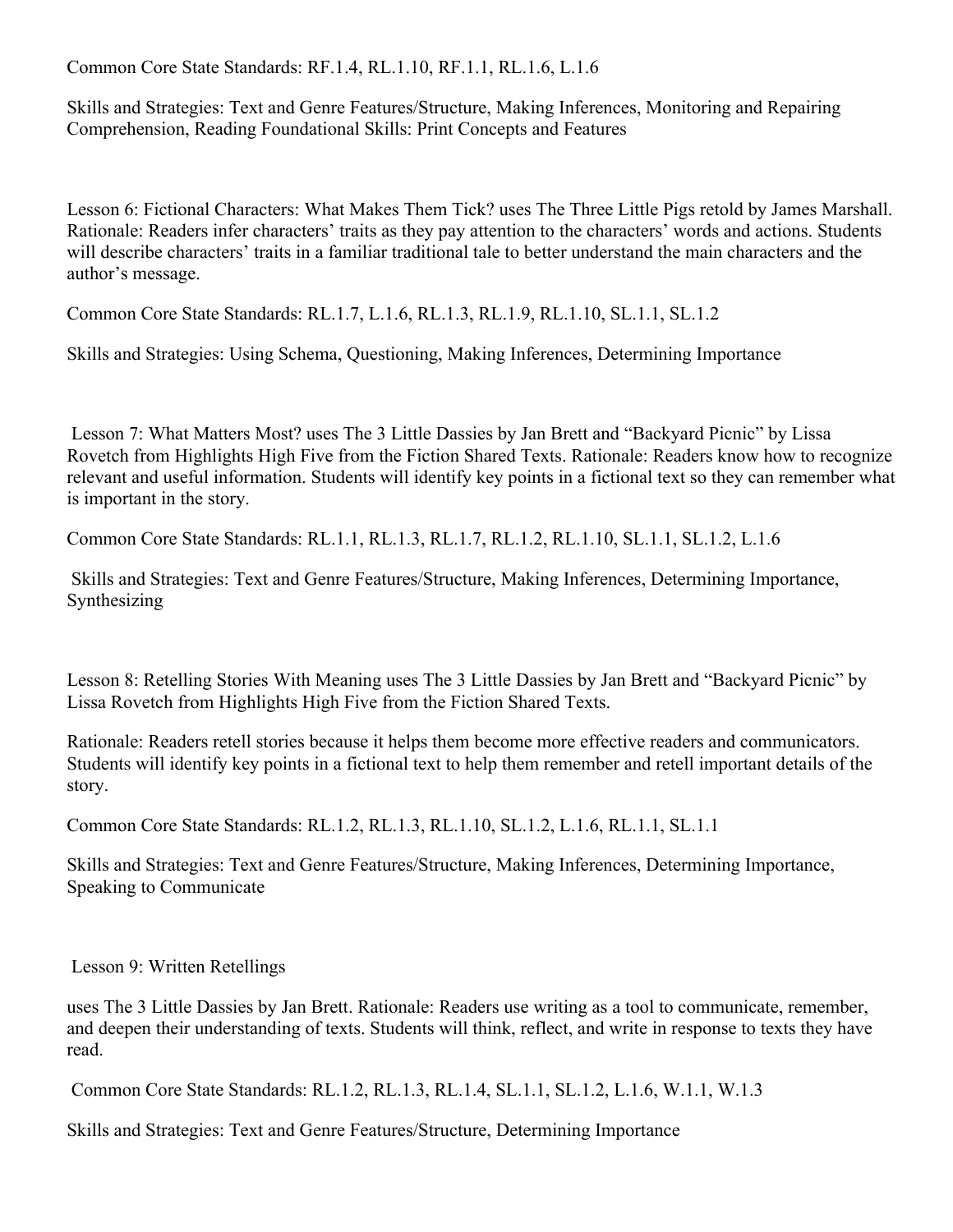Lesson 10: Sharing the Message uses all of the mentor and shared texts from the unit, particularly Poppleton by Cynthia Rylant.

 Rationale: Readers grow by reflecting on writers' messages and common literary themes. Students will develop, support, and communicate their ideas about the important messages and themes in the texts they read.

Common Core State Standards: RL.1.2, SL.1.1, SL.1.2, L.1.6, RL.1.3, RL.1.9

Skills and Strategies: Text and Genre Features/Structure, Using Schema, Making Inferences, Determining Importance, Synthesizing, Speaking to Communicate, Listening and Responding, Engaging in Discussion/ Collaborating

# **Integration of Career readiness, Life Literacies, and Key Skills**

Students will establish and follow rules, routines, and responsibilities throughout the year.

| <b>TECH.9.4.2.CI</b>  | Creativity and Innovation                                                                                                                                                                      |
|-----------------------|------------------------------------------------------------------------------------------------------------------------------------------------------------------------------------------------|
| <b>TECH.9.4.2.IML</b> | Information and Media Literacy                                                                                                                                                                 |
| TECH.9.4.2.GCA.1      | Articulate the role of culture in everyday life by describing one's own culture and<br>comparing it to the cultures of other individuals (e.g., 1.5.2.C2a, 7.1.NL.IPERS.5,<br>7.1.NL.IPERS.6). |
|                       | A variety of diverse sources, contexts, disciplines, and cultures provide valuable and<br>necessary information that can be used for different purposes.                                       |
| TECH.9.4.2.TL.2       | Create a document using a word processing application.                                                                                                                                         |
|                       | Brainstorming can create new, innovative ideas.                                                                                                                                                |
| TECH.9.4.2.CI.2       | Demonstrate originality and inventiveness in work (e.g., 1.3A.2CR1a).                                                                                                                          |
| WRK.9.2.2.CAP.1       | Make a list of different types of jobs and describe the skills associated with each job.                                                                                                       |
| TECH.9.4.2.CT.3       | Use a variety of types of thinking to solve problems (e.g., inductive, deductive).                                                                                                             |
| TECH.9.4.2.TL.1       | Identify the basic features of a digital tool and explain the purpose of the tool (e.g.,<br>$8.2.2.ED.1$ ).                                                                                    |
| <b>WRK.9.2.2.CAP</b>  | <b>Career Awareness and Planning</b>                                                                                                                                                           |
| TECH.9.4.2.Cl.1       | Demonstrate openness to new ideas and perspectives (e.g., 1.1.2.CR1a, 2.1.2.EH.1,<br>6.1.2. Civics CM. 2).                                                                                     |
|                       | Different types of jobs require different knowledge and skills.                                                                                                                                |
|                       | Digital tools and media resources provide access to vast stores of information that can be<br>searched.                                                                                        |

# **Technology and Design Integration**

Students will interact with the Smartboard throughout the lessons. Students will explore and read texts on the Ipads through reading centers.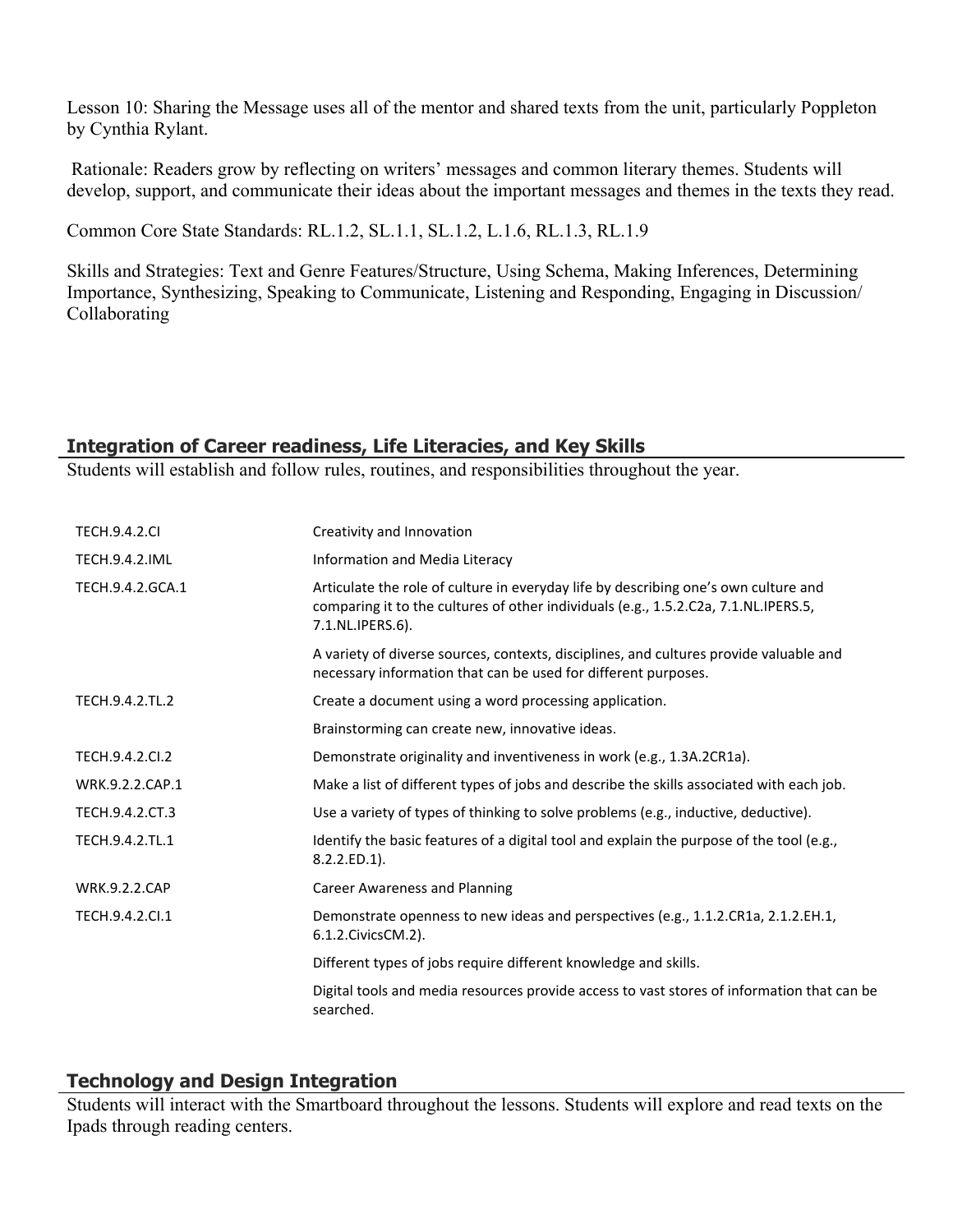| TECH.8.1.2     | Educational Technology: All students will use digital tools to access, manage, evaluate, and<br>synthesize information in order to solve problems individually and collaborate and to<br>create and communicate knowledge. |
|----------------|----------------------------------------------------------------------------------------------------------------------------------------------------------------------------------------------------------------------------|
| TECH.8.1.2.A.4 | Demonstrate developmentally appropriate navigation skills in virtual environments (i.e.,<br>games, museums).                                                                                                               |

# **Interdisciplinary Connections**

Interdiciplinary connections will occur with the mentor texts in social studies and science.

| SOC.6.1.2.CivicsCM.2    | Use examples from a variety of sources to describe how certain characteristics can help<br>individuals collaborate and solve problems (e.g., open-mindedness, compassion, civility,<br>persistence). |
|-------------------------|------------------------------------------------------------------------------------------------------------------------------------------------------------------------------------------------------|
| SOC.6.1.2.CivicsDP.3    | Explain how historical symbols, monuments and holidays reflect the shared values,<br>principles, and beliefs of the American identity.                                                               |
| SOC.6.1.2. Civics PI.5  | Describe how communities work to accomplish common tasks, establish responsibilities,<br>and fulfill roles of authority.                                                                             |
| SOC.6.1.2. History UP.2 | Use evidence to demonstrate how an individual's beliefs, values, and traditions may<br>change and/or reflect more than one culture.                                                                  |
| SOC.6.1.2. Civics PD.1  | Engage in discussions effectively by asking questions, considering facts, listening to the<br>ideas of others, and sharing opinions.                                                                 |
| SOC.6.1.2. Civics DP.2  | Use evidence to describe how democratic principles such as equality, fairness, and respect<br>for legitimate authority and rules have impacted individuals and communities.                          |
| SOC.6.1.2. Civics CM.3  | Explain how diversity, tolerance, fairness, and respect for others can contribute to<br>individuals feeling accepted.                                                                                |
| SOC.6.1.2. Civics PI.4  | Explain how all people, not just official leaders, play important roles in a community.                                                                                                              |
| SOC.6.1.2. HistorySE.1  | Use examples of regional folk heroes, stories, and/or songs and make inferences about<br>how they have contributed to the development of a culture's history.                                        |
| SOC.6.1.4.A.14          | Describe how the world is divided into many nations that have their own governments,<br>languages, customs, and laws.                                                                                |

# **Differentiation**

- Understand that gifted students, just like all students, come to school to learn and be challenged.
- Pre-assess your students. Find out their areas of strength as well as those areas you may need to address before students move on.
- Consider grouping gifted students together for at least part of the school day.
- Plan for differentiation. Consider pre-assessments, extension activities, and compacting the curriculum.
- Use phrases like "You've shown you don't need more practice" or "You need more practice" instead of words like "qualify" or "eligible" when referring to extension work.
- Encourage high-ability students to take on challenges. Because they're often used to getting good grades, gifted students may be risk averse.
- **Definitions of Differentiation Components**:
	- o Content the specific information that is to be taught in the lesson/unit/course of instruction.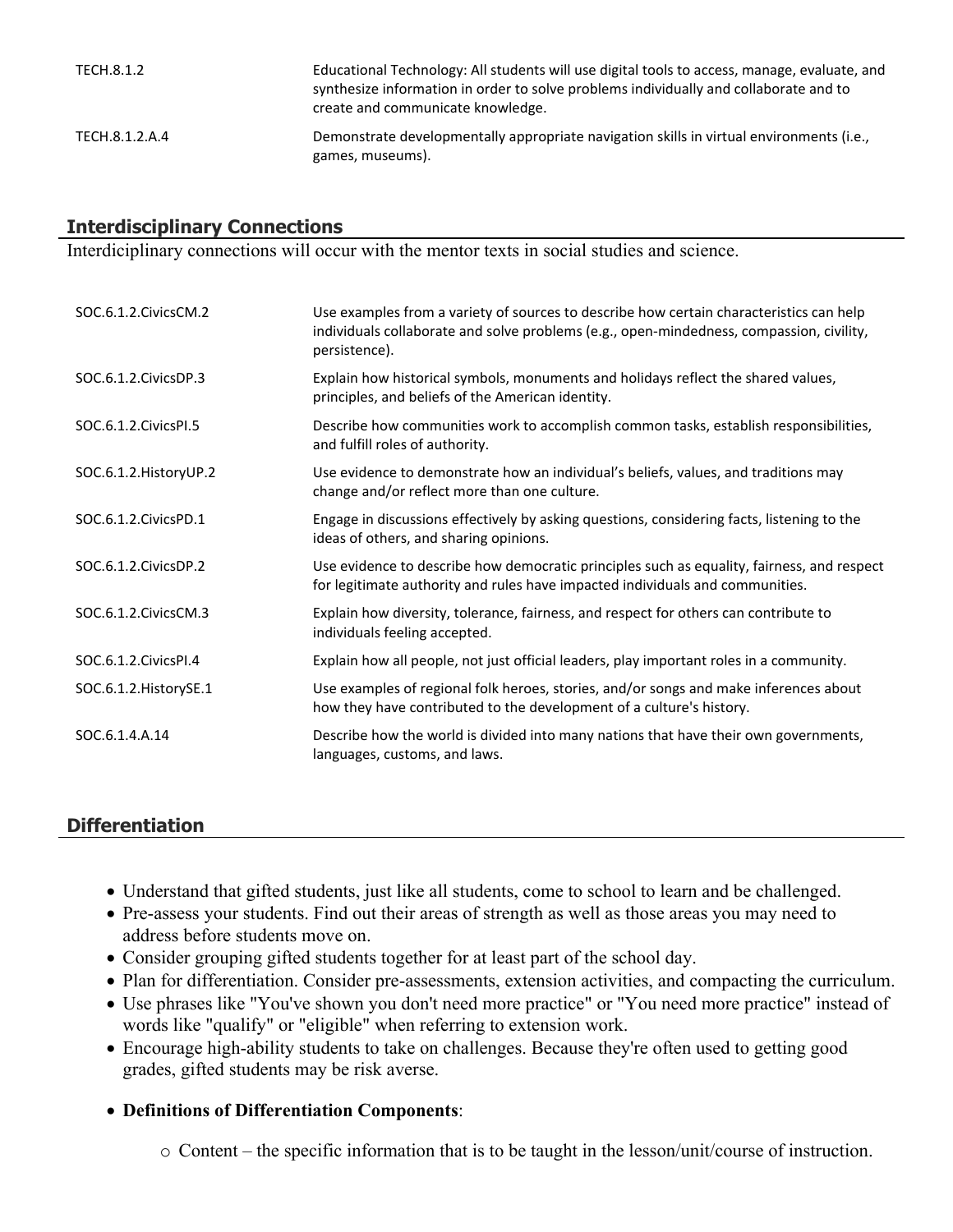- o Process how the student will acquire the content information.
- o Product how the student will demonstrate understanding of the content.
- o Learning Environment the environment where learning is taking place including physical location and/or student grouping

#### **Differentiation occurring in this unit:**

Choices of personal reading texts will be leveled or matched to each students interest and comfort levels.

#### **Modifications & Accommodations**

IEP and 504 accommodations will be utilized.

Follow IEP accommodations and differentiate materials, project requirements as needed.

Refer to QSAC EXCEL SMALL SPED ACCOMMOCATIONS spreadsheet in this discipline.

#### **Modifications and Accommodations used in this unit:**

# **Benchmark Assessments**

DRA

Aimsweb three times a year

Linkit testing 3 times a year.

**Benchmark Assessments** are given periodically (e.g., at the end of every quarter or as frequently as once per month) throughout a school year to establish baseline achievement data and measure progress toward a standard or set of academic standards and goals.

#### **Schoolwide Benchmark assessments:**

Aimsweb benchmarks 3X a year

Linkit Benchmarks 3X a year

DRA

#### **Additional Benchmarks used in this unit:**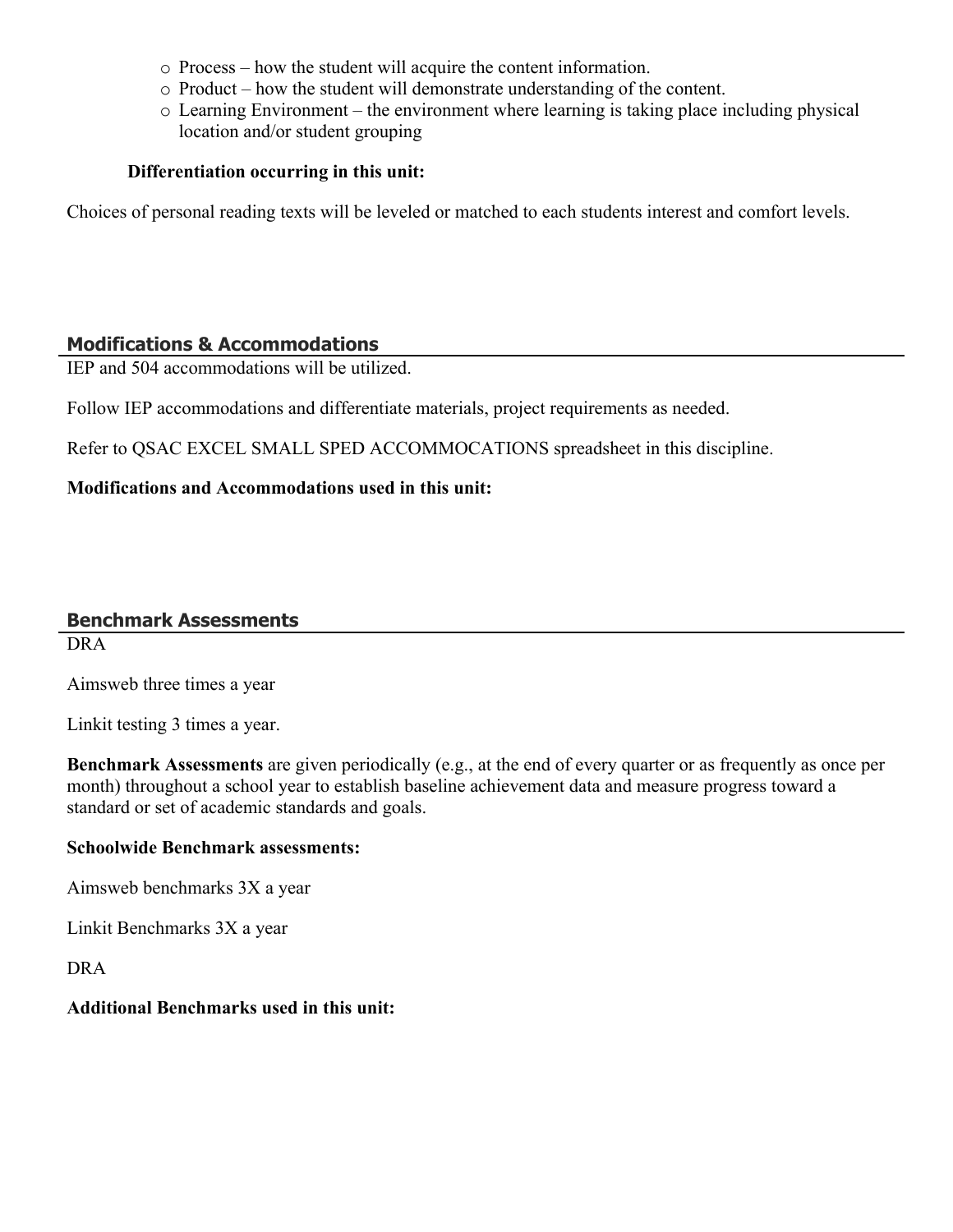# **Formative Assessments**

Assessment allows both instructor and student to monitor progress towards achieving learning objectives, and can be approached in a variety of ways. **Formative assessment** refers to tools that identify misconceptions, struggles, and learning gaps along the way and assess how to close those gaps. It includes effective tools for helping to shape learning, and can even bolster students' abilities to take ownership of their learning when they understand that the goal is to improve learning, not apply final marks (Trumbull and Lash, 2013). It can include students assessing themselves, peers, or even the instructor, through writing, quizzes, conversation, and more. In short, formative assessment occurs throughout a class or course, and seeks to improve student achievement of learning objectives through approaches that can support specific student needs (Theal and Franklin, 2010, p. 151).

#### **Formative Assessments used in this unit:**

Discussion Anecdotal notes Assigned homework Student participation Independent group work/projects Appendix

# **Summative Assessments**

**summative assessments** evaluate student learning, knowledge, proficiency, or success at the conclusion of an instructional period, like a unit, course, or program. Summative assessments are almost always formally graded and often heavily weighted (though they do not need to be). Summative assessment can be used to great effect in conjunction and alignment with formative assessment, and instructors can consider a variety of ways to combine these approaches.

#### **Summative assessments for this unit:**

Schoolwide, Inc. recommended assessments and rubrics

Guided Reading Groups

Running records

Fundation Assessments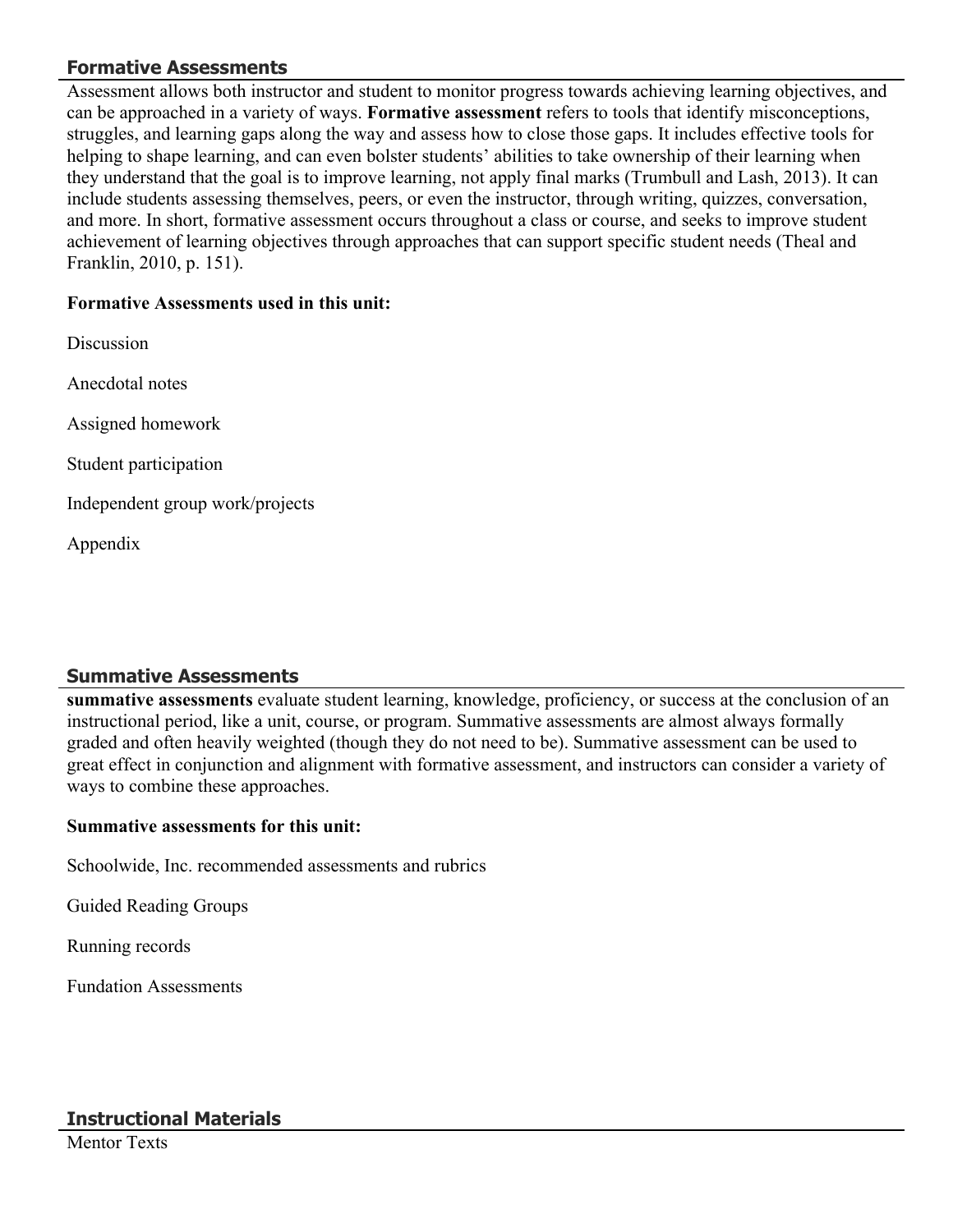| <b>Standards</b>   |                                                                                                                                                         |
|--------------------|---------------------------------------------------------------------------------------------------------------------------------------------------------|
| See as noted above |                                                                                                                                                         |
|                    |                                                                                                                                                         |
| LA.L.1.1.J         | Produce and expand complete simple and compound declarative, interrogative,<br>imperative, and exclamatory sentences in response to prompts.            |
| LA.RL.1.4          | Identify words and phrases in stories or poems that suggest feelings or appeal to the<br>senses.                                                        |
| LA.RL.1.5          | Explain major differences between books that tell stories and books that give information,<br>drawing on a wide reading of a range of text types.       |
| LA.RL.1.6          | Identify who is telling the story at various points in a text.                                                                                          |
| LA.RL.1.7          | Use illustrations and details in a story to describe its characters, setting, or events.                                                                |
| LA.RL.1.8          | (Not applicable to literature)                                                                                                                          |
| LA.RL.1.9          | Compare and contrast the adventures and experiences of characters in stories.                                                                           |
| LA.RL.1.10         | With prompting and support, read and comprehend stories and poetry at grade level text<br>complexity or above.                                          |
| LA.RI.1.1          | Ask and answer questions about key details in a text.                                                                                                   |
| LA.RF.1.3.E        | Decode two-syllable words following basic patterns by breaking the words into syllables<br>using knowledge that every syllable must have a vowel sound. |
| LA.RI.1.2          | Identify the main topic and retell key details of a text.                                                                                               |
| LA.RI.1.3          | Describe the connection between two individuals, events, ideas, or pieces of information<br>in a text.                                                  |
| LA.RI.1.4          | Ask and answer questions to help determine or clarify the meaning of words and phrases<br>in a text.                                                    |
| LA.RF.1.4.B        | Read grade-level text orally with accuracy, appropriate rate, and expression.                                                                           |
| LA.RF.1.4.C        | Use context to confirm or self-correct word recognition and understanding, rereading as<br>necessary.                                                   |
| LA.RF.1.1.A        | Recognize the distinguishing features of a sentence (e.g., first word, capitalization, ending<br>punctuation).                                          |
| LA.RF.1.2.A        | Distinguish long from short vowel sounds in spoken single-syllable words.                                                                               |
| LA.RF.1.2.B        | Orally produce single-syllable words by blending sounds (phonemes), including consonant<br>blends.                                                      |
| LA.RF.1.2.C        | Isolate and pronounce initial, medial vowel, and final sounds (phonemes) in spoken single-<br>syllable words.                                           |
| LA.RF.1.2.D        | Segment spoken single-syllable words into their complete sequence of individual sounds<br>(phonemes).                                                   |
| LA.L.1.1.A         | Print all upper- and lowercase letters.                                                                                                                 |
| LA.L.1.1.B         | Use common, proper, and possessive nouns.                                                                                                               |
| LA.SL.1.1.A        | Follow agreed-upon norms for discussions (e.g., listening to others with care, speaking one<br>at a time about the topics and texts under discussion).  |